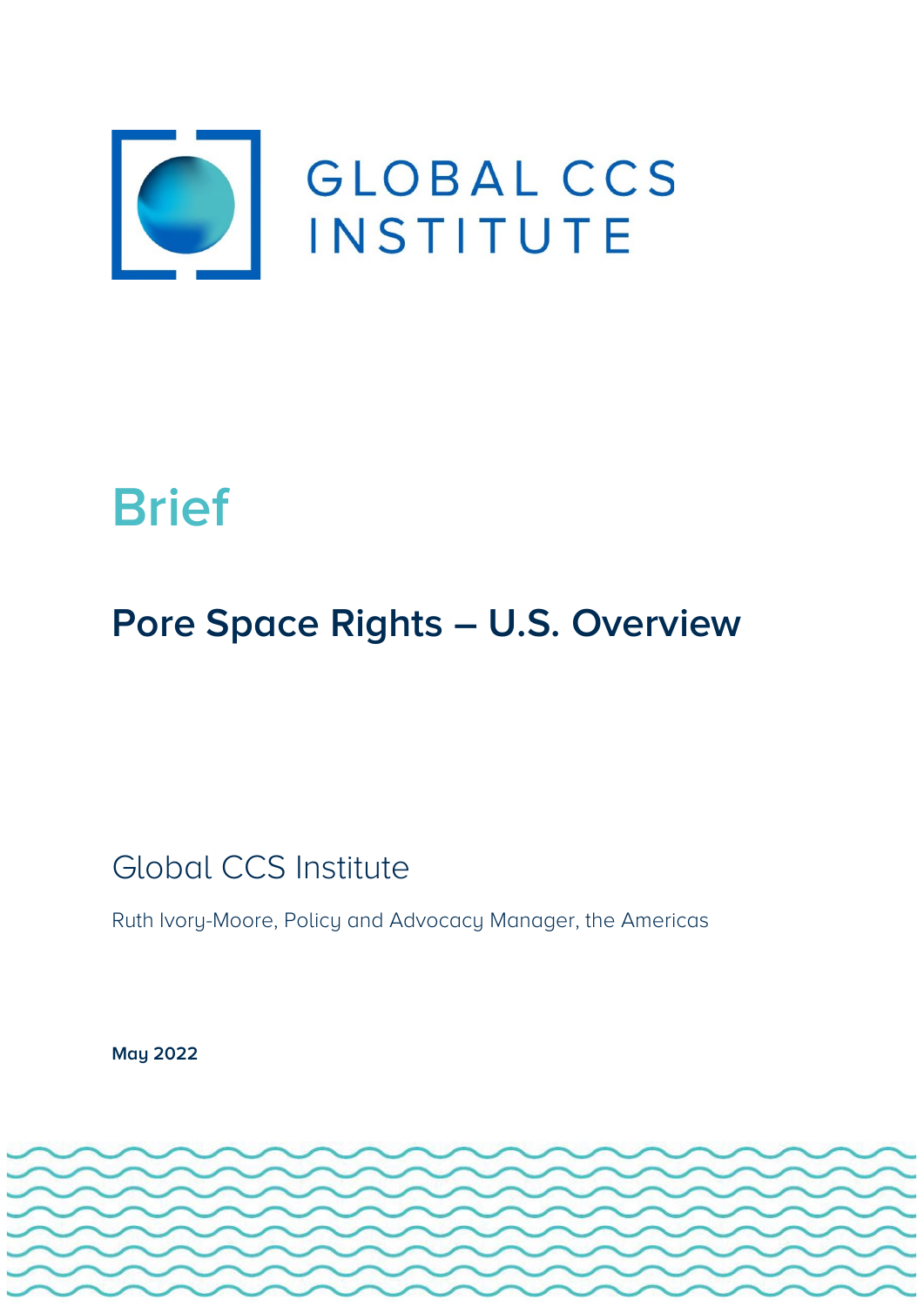### **Overview**

Sequestering carbon dioxide  $(CO_2)$  in the United States (U.S.) in subsurface geological formations presents a unique property law issue, pore space ownership. Understanding the difference between surface and mineral estates is essential when making land purchases, contractual arrangements for carbon storage, and analyzing pore space ownership. The surface estate includes everything above the ground, such as trees, the land, and buildings. The mineral estate refers to underground resources such as oil, gas, and other minerals.

**This document provides information on the property rights related to pore space ownership within the United States. The issue of pore space ownership is largely settled for carbon capture and storage (CCS) in many other jurisdictions around the world. However, as the U.S. law is not sufficiently settled, each party should consult local counsel to draft leases and other carbon dioxide storage-related documents.**

## **Summary**

CO2 will be sequestered in the pore space of the geologic formations. Pore space ownership is not always clear and often an unsettled area of property rights law. creating uncertainty in many states. Ownership of the pore space should not be presumed to be vested in the surface owner, especially when there has been a severance of the surface estate and mineral estate. However, most states in the United States seem to follow what is known as the American rule. Under American rule, the mineral estate holder owns the minerals but not the geologic formation. The surface owner owns the geologic pore space and has storage rights. "A caveat to this rule states that surface estates, under the American rule, must allow the oil and gas company holding the mineral estate to complete their extraction of minerals and completely deplete the subsurface area before leasing the pore space to another." 1 The English rule takes the position that the mineral estate owner owns the natural resources and the pore space.

There is an added complication in split estates, where the same person does not own the surface and mineral estates. "In much of the United States, it is common for mineral rights to have been severed from surface ownership by prior reservation, leaving surface and mineral ownership in separate hands. In the public land states of the Western United States, the "split estate" issue primarily arises from federal land disposition laws, most notably the Stock-Raising Homestead Act (SHRA) of 1916, which expressly reserved minerals to the federal government for over 50 million acres around the west. Courts in these cases have generally concluded that the use of geologic pore space is not associated with the mineral estate since the pore space represents the absence of minerals and that the surface owner, therefore, owns geologic storage rights. In other situations, such as the construction of solution-mined caverns in subsurface salt deposits, ownership of void space has been an attribute of



1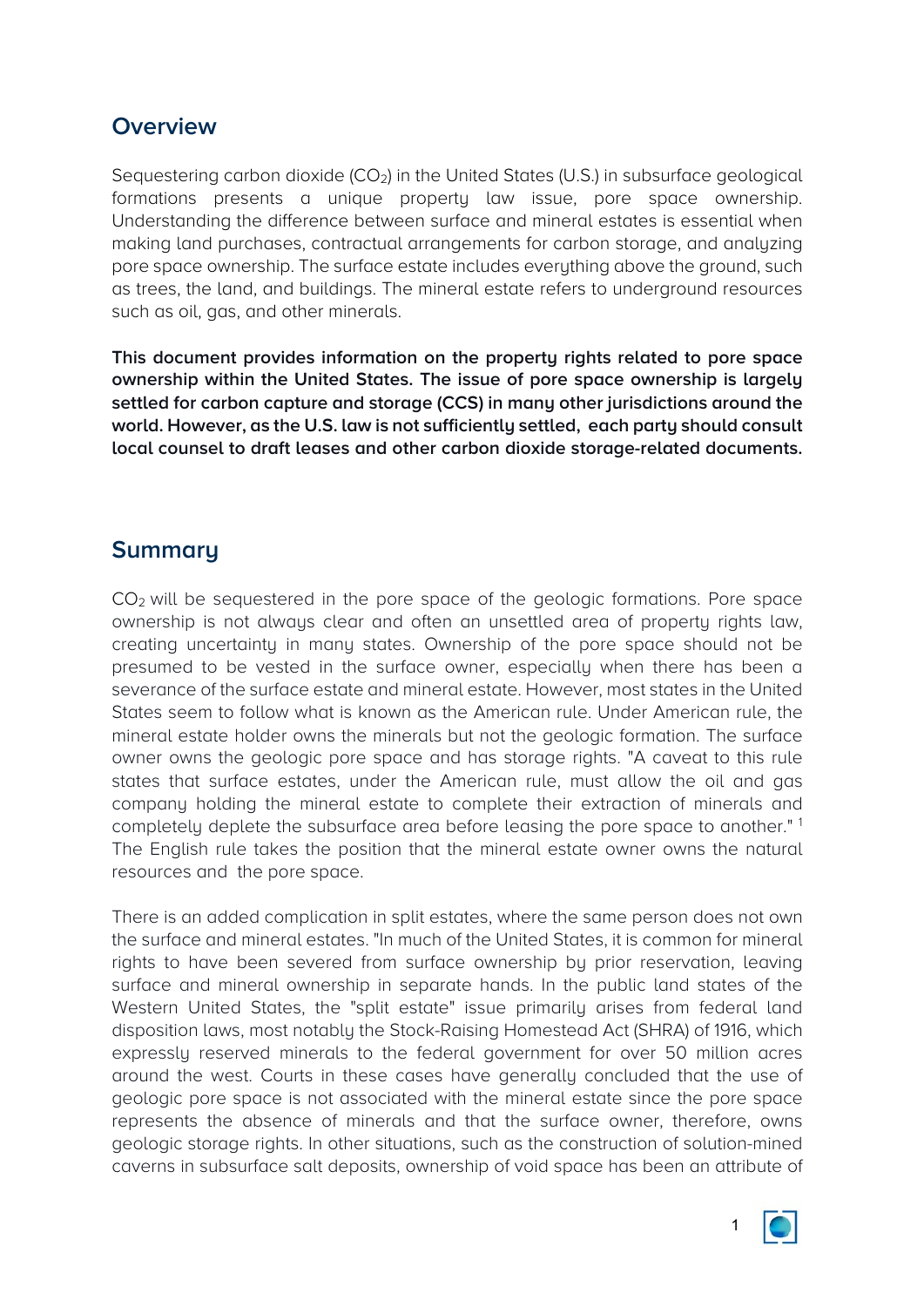the mineral estate. However, there is enough nuance in the law of individual states that broad conclusions are difficult to draw without substantial local law research.<sup>2,8</sup> Even in cases where the state follows the American rule, there may be underlying documents that could mandate the court issue an opinion that is not consistent with the rule followed. For example, in "*Ellis v. Arkansas Louisiana Gas*, an Oklahoma case, the Tenth Circuit held that, in general, the pore space belonged to the surface owner for gas storage purposes; however, in this particular case, the mineral owner prevailed because the court found a prescriptive easement. A prescriptive easement allows someone other than the original property owner to gain the right to use a property. This easement typically arises after a long, continuous, adverse, open use of a rightof-way over someone else's property for a certain amount of time. The amount of time may vary by state.

Those looking to sequester  $CO<sub>2</sub>$  should perform due diligence research regarding the property rights laws in the area(s). Unfortunately, the law is unsettled, and ancillary factors could yield opinions contrary to the general understanding of the governing rule (American or English). Table I depicts the uncertainty that remains in this area of property law in the United States.

| <b>State</b>    | <b>Pore Space</b><br><b>Ownership</b> | Reference(s) | <b>Comments</b>                                                                                                                                                                                                                                                                                                                       |
|-----------------|---------------------------------------|--------------|---------------------------------------------------------------------------------------------------------------------------------------------------------------------------------------------------------------------------------------------------------------------------------------------------------------------------------------|
| <b>Arkansas</b> | Likely to follow<br>American Rule     | 3, 7         |                                                                                                                                                                                                                                                                                                                                       |
| California      | Unsettled                             | 6, 10        | The prevailing rule appears to be that the<br>surface owner owns the pore space.                                                                                                                                                                                                                                                      |
| Colorado        | Unsettled                             | 8, 3, 10     | For lands subject to the SRHA, the federal<br>government likely owns the pore space.<br>Colorado courts have not directly addressed<br>who owns the pore space                                                                                                                                                                        |
| Idaho           | Undecided                             | 8            |                                                                                                                                                                                                                                                                                                                                       |
| <b>Kansas</b>   | Undecided                             | 12           |                                                                                                                                                                                                                                                                                                                                       |
| <b>Kentucky</b> | Appears to be<br>mineral owner        | 4, 10        | Court in <i>Central Kentucky Natural Gas v.</i><br>Smallwood applied the English rule that is, "the<br>mineral owner possesses the exclusive right of<br>production as well as the exclusive right to the<br>storage space left after production has ceased."<br>Surface owners argue English rule is not<br>applicable. <sup>2</sup> |

#### **Table I: Pore Space Ownership Summary**

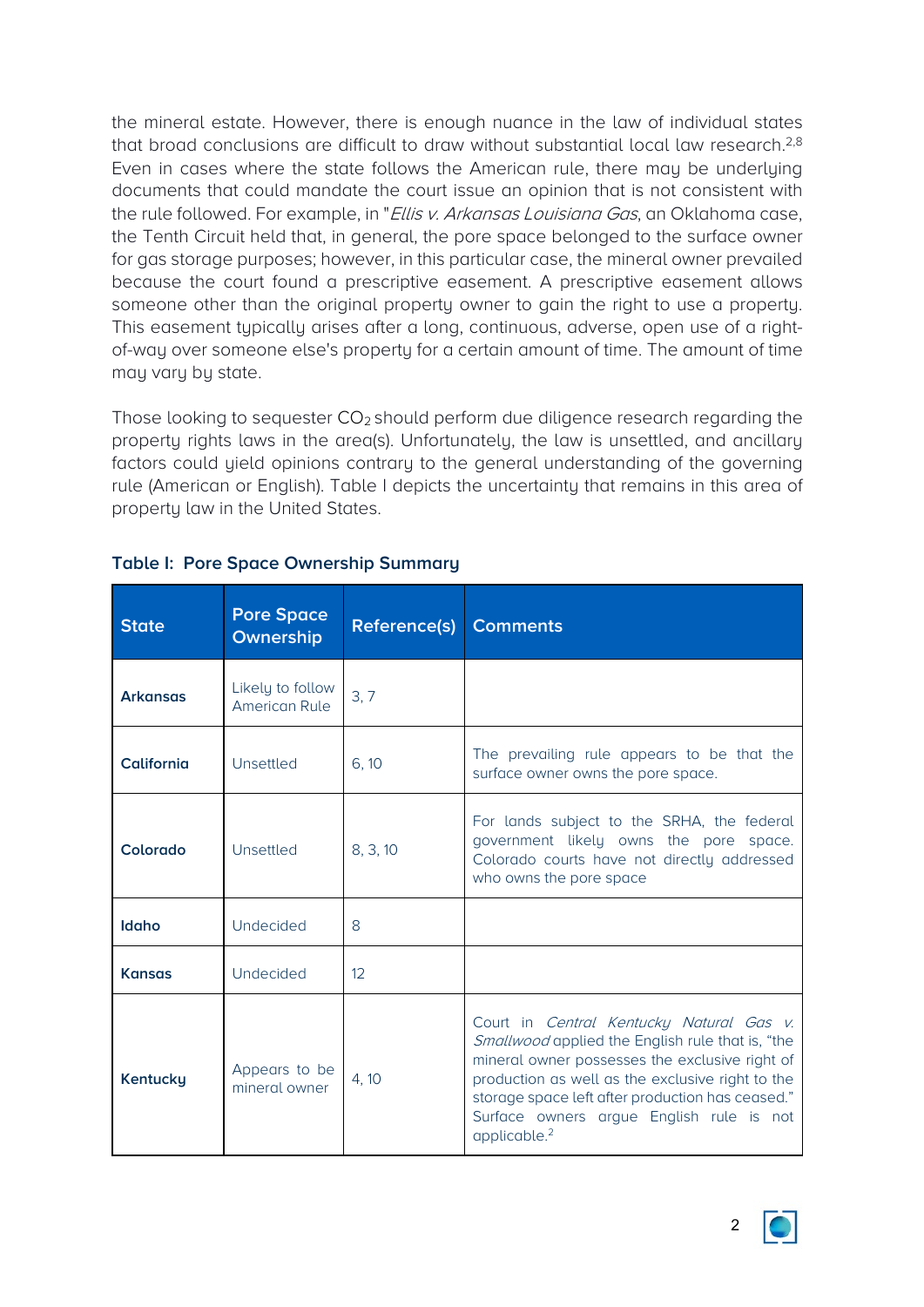| Louisiana            | Surface owner                  | 4, 10       |                                                                                                                                                                                                                                                                                                                                                  |
|----------------------|--------------------------------|-------------|--------------------------------------------------------------------------------------------------------------------------------------------------------------------------------------------------------------------------------------------------------------------------------------------------------------------------------------------------|
| <b>Michigan</b>      | Surface owner                  | 4, 10       | But the court In Department of<br>Caveat:<br>Transportation v. Goike, the Michigan Court of<br>Appeals made it clear that when native oil or<br>gas remains in the pore space, the mineral<br>owner may preclude the surface owner from<br>using the storage space                                                                               |
| Montana              | Surface owner                  | 2, 6, 10    |                                                                                                                                                                                                                                                                                                                                                  |
| <b>New Mexico</b>    | Appears to be<br>surface owner | 4, 10       | New Mexico's policy towards ownership of pore<br>space is somewhat ambiguous because the<br>state and public entities have the right to use<br>aquifer storage to recharge the aquifer. Older<br>case law appears to indicate the surface owner<br>has pore space ownership. <sup>10</sup>                                                       |
| <b>New York</b>      | Appears to be<br>surface owner | 10          |                                                                                                                                                                                                                                                                                                                                                  |
| <b>North Dakota</b>  | Surface owner                  | 2, 6        |                                                                                                                                                                                                                                                                                                                                                  |
| Ohio                 | Undecided                      | 10          | Ohio courts have not spoken directly as to who<br>owns the pore space.                                                                                                                                                                                                                                                                           |
| <b>Oklahoma</b>      | Appears to be<br>Surface owner | 4, 10       |                                                                                                                                                                                                                                                                                                                                                  |
| Pennsylvania         | Undecided                      | 10          | There are no Pennsylvania cases directly<br>addressing the ownership of pore space in<br>Pennsylvania.                                                                                                                                                                                                                                           |
| <b>Texas</b>         | See comments                   | 1, 4, 5, 10 | In Texas, there is no clear general rule on which<br>estate, surface or mineral, possesses ownership<br>of the pore space for storage purposes unless<br>the severance contract expressly specifies.<br>There are multiple cases in Texas that offer<br>conflicting results regarding whether the state<br>follows the English or American Rule. |
| <b>Utah</b>          | Undecided                      | 13          | Pore space rights are currently in an initial<br>absolute stage of development. <sup>13</sup>                                                                                                                                                                                                                                                    |
| <b>West Virginia</b> | Appears to be<br>surface owner | 4, 10       | Case law appears to support surface owner. <sup>10</sup>                                                                                                                                                                                                                                                                                         |
| Wyoming              | Surface owner                  | 5, 6, 9     |                                                                                                                                                                                                                                                                                                                                                  |